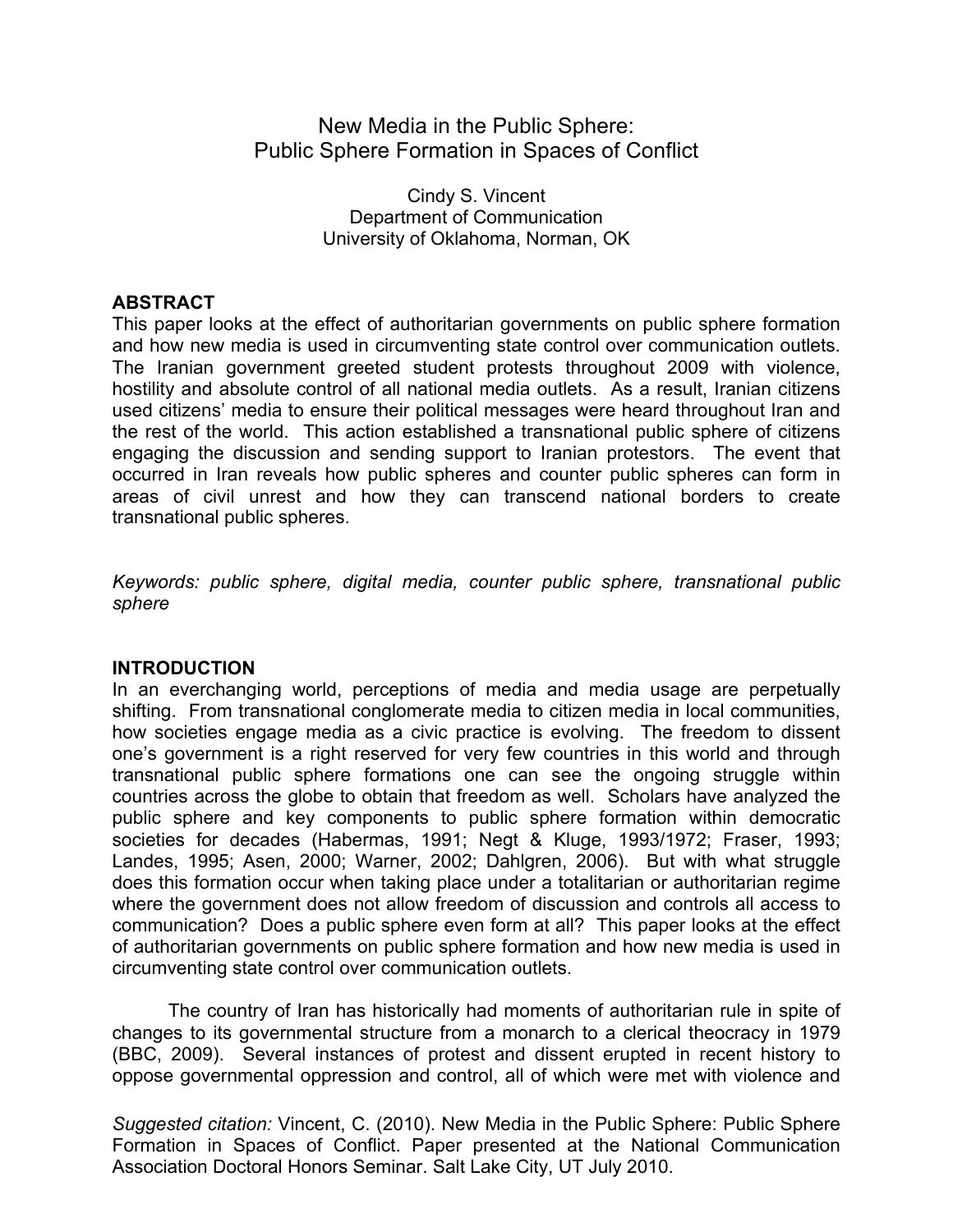hostility. The most recent protests occurred in June 2009 after the re-election of conservative president, Mahmoud Ahmadinejad, and have remained perpetual ever since (Dareini, 2009). In June 2006, after the announcement of Ahmadinejad's victory over Hossein Mousavi Iranian students and reformists took to the streets in protest of the election under the accusation that the election was rigged and false votes were entered into the polls (RFE/RL, 2009). The protests and riots that ensued after the election were the largest the country had seen since the Iranian revolution from monarchical to theocratic rule in 1979 (Taylor, 2009). Throughout the protests and governmental opposition, the Iranian government exercised its authoritarian control and shut down various channels of news information in an attempt to repress dissenting voices and views of reform (Al Jazeera, 2009a; Dareini, 2009).

Iranian reformists and protestors created a transnational public sphere to be able to bypass the government's media control and express dissent and engage in discussion against the government. This public sphere focused on rhetoric addressing revolution, reformation and change, all concepts strictly forbidden by the Iranian government. However, this public sphere needed to be established by the Iranian reformists in order to organize their protests, engage citizens and create social change from within their own country. Although their initial target audience was Iranians, their public sphere turned transnational when they turned to modern alternative media like YouTube and Twitter to engage citizens across the globe for acts of global protest and dissent. According to Todd McDorman (2001), "the ability of the WWW to function as an alternative to mainstream media is an important feature in revitalizing public and counterpublic spheres" (p. 193). That is exactly how the Iranian reformists used alternative media to engage global citizens.

As a result, local newspapers, Internet access and even mobile phone services were cut off by the Iranian government in an attempt to control their national image in front of global viewers; however, protestors remained vigilant in expressing their dissent by hacking systems, using global mobile phones and creating their own news publications (Smith, 2009). Through their success in using alternative media to address a global audience, Iranian protestors and reformists created a transnational public sphere in the hopes of creating a dialogue with their own government. This dialogue could only occur once Iran was placed under a global microscope and international media, governments and organizations reach out to resolve the civil unrest within the country. By creating an environment where open, dissenting dialogue could occur, albeit a virtual and cellular environment, protestors formulated a public sphere where free speech could be available and social change possible.

Within this paper the types of media used, how they were used and how this usage contributed to the creation of a transnational public sphere will be examined. The next section will explicate the origins and requirements of the theoretical foundation of a public sphere and how the Iranian protests and global dialogues created a public sphere under the wrath of an authoritarian regime. Following that, this paper will overview the concept of citizens' media and its applicability in Iranian public sphere formation as well as an analysis of media selection and usage throughout the protests within Iran.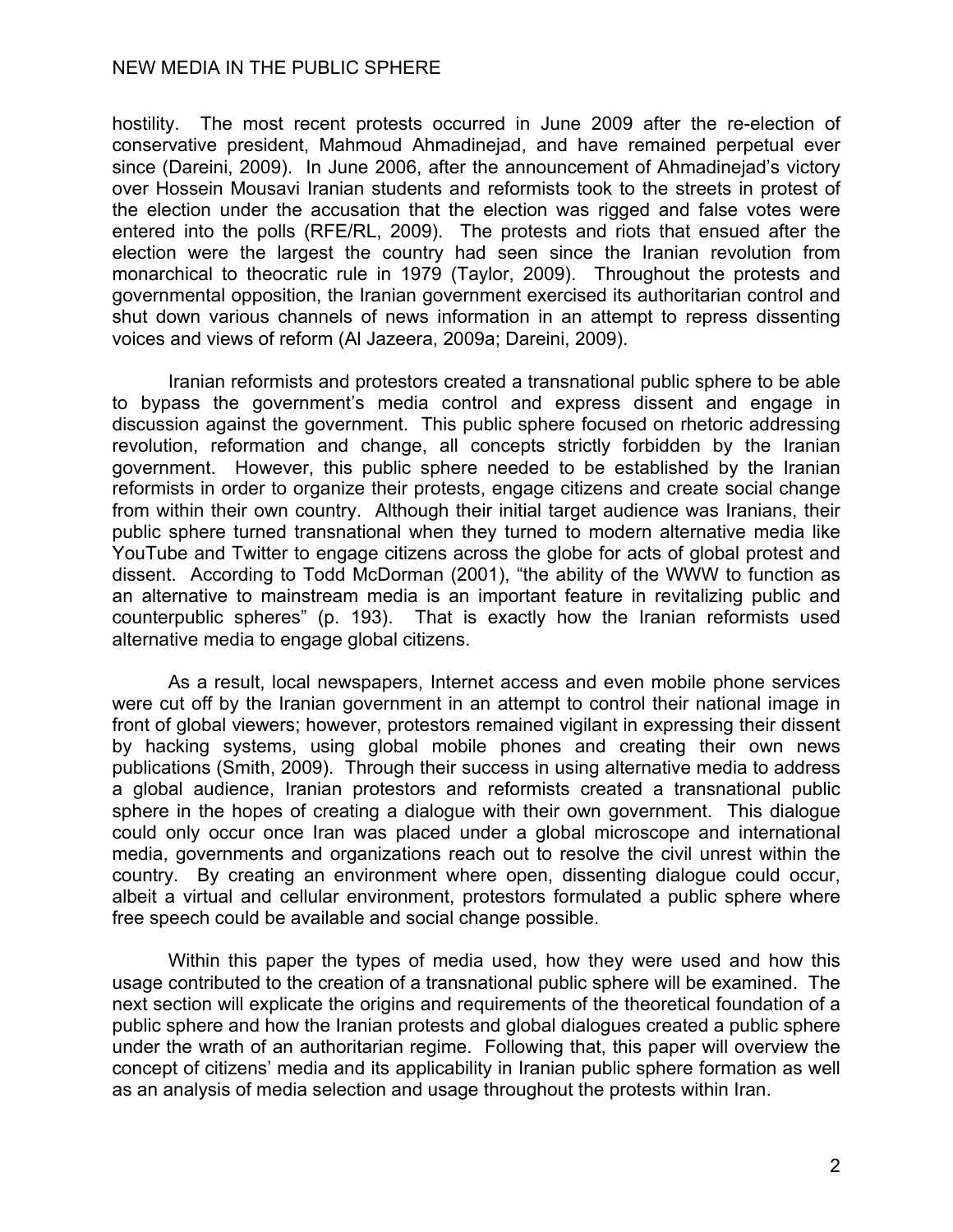#### *The Public Sphere: Origins & Requisites*

The public sphere theory was built from an historical examination of the bourgeois society in the seventeenth and eighteenth centuries and the transformation from an era of monarchical rule and oversight to a time of democracy, public opinion formation and rational-critical discourse (Habermas, 1991). Within his theory of the public sphere Jürgen Habermas identifies several key concepts: the distinct line between the public and the private sphere, the overall infrastructure and inner workings of the public sphere itself (political, literary, and institutional), what constitutes public and who is (and more importantly) who is not permitted in the public sphere, the existence and use of rationalcritical debate and the subsequent public opinion that forms from such. Habermas delineates several separate realms, each distinct from one another: the private sphere (with its intimate realm), labor and the public sphere. The private sphere existed of civil society, which mostly focused on the exchange of commodities and social labor. Also within this sphere laid the intimate realm of the family. "Women and dependents were factually and legally excluded from the political public sphere" (Habermas, 1991, p. 56). As a result, households created a division where the male head of the house could engage in the public sphere but women and children could not, although bourgeois women found ways to be involved in the public sphere through the development of salons. In Habermas' concept of the public sphere, laborers and people within the working realm were also excluded from the public sphere due to their lower class status.

The third realm and focus of his theory is the public sphere. This realm consisted of three internal structures: the institutions (town and salon), the literary public sphere, and the political public sphere, each one interdependent of the other. The public institutions of the town, coffee houses and salons within homes created the context and location for rational-critical discourse to be held. Because discourse dissenting dominant political structures was not allowed in public, open forums at that time, institutions and safe havens were established where debates could be held without fear of retribution. "Wherever the public established itself institutionally as a stable group of discussants, it did not equate itself with *the* public but at most claimed to act as its mouthpiece, in its name, perhaps even as its educator—the new form of bourgeois representation" (Habermas, 1991, p. 37). For the bourgeois society, which was obviously prior to the advent of new media technology like the Internet, public sphere participants were dependent on the existence of locations like salons and coffee shops to hold political discussions. For Iranian protestors and reformists, new media locations like Twitter and YouTube, serve as these safe havens where dissenting views can be expressed without fear of retribution or consequence. The existence of a location for political discussion, even if dissenting, is necessary in order for the formation of a public sphere to occur.

The literary public sphere helped both create the institutions while also stemming from the institutions as the mouthpiece of the bourgeois "movement." "Privatized individuals in their capacity as human beings communicated through critical debate in the world of letters, about experiences of their subjectivity" (Habermas, 1991, p. 55). In Iran after the government shut down mainstream publications expressing dissenting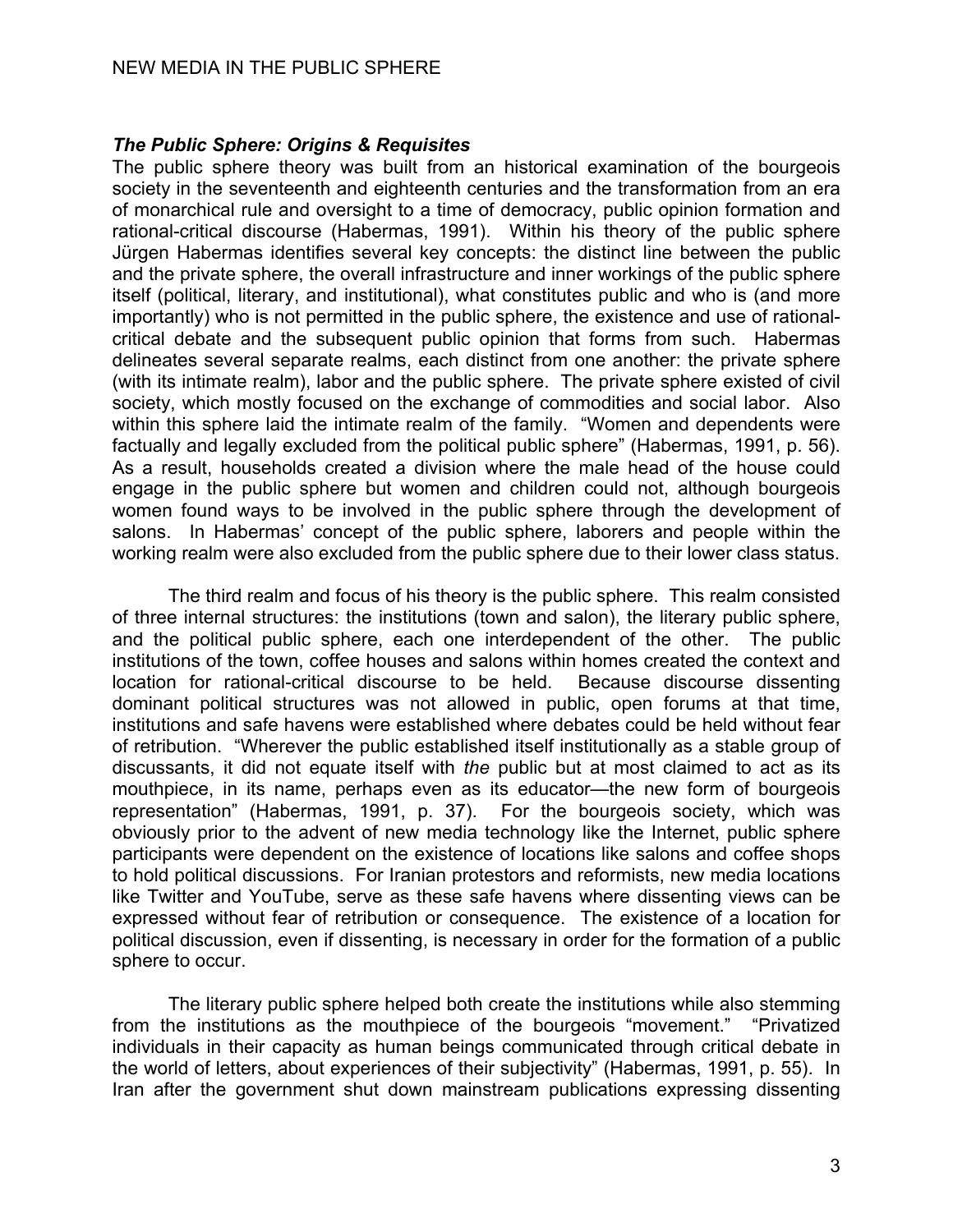ideologies, protestors and reformists began to create "street papers." These papers carried news from the people involved in the protest to other people involved in the protest to ensure dissemination of important information and the possibility for social mobilization (Smith, 2009).

In Habermas' conception of the bourgeois public sphere, private people also engaged in the public sphere through political means "as owners of commodities communicated through rational-critical debate in the political realm, concerning regulation of their private sphere" (Habermas, 1991, p. 55). So in these two delineations between the literary public sphere and the political public sphere an interdependent relationship was forged based on the common denominator of the landowning male who was at least educated enough to be able to read, write and critically debate; in other words, the bourgeois male. This very restrictive conceptual definition also applies to the Iranian protests. As many scholars have pointed out (Fraser, 1993; Benhabib, 1993; Landes, 1995; Phillips, 1996; Asen & Brouwer, 2001) the restriction of the public sphere to land-owning, white males is not applicable to today's society where even in countries with very specific restrictions on women participation in society like Iran, the possibility for women to express dissent and engage in protest is available. This availability also applies to minorities and laborers. The significant concept within the political public sphere is the reliance on rational-critical discourse. International mainstream media organizations have debated whether the reformist propaganda fueling the protest is rational or whether it is based on illogical fallacies. Media focus has centered on arguments concerning class perception differentiation between Tehran and the rest of Iran and whether national votes accurately reflected the entire nation's desire for the political victor. Some arguments suggested that the views of uppermiddle class citizens in Tehran (where most reformists reside) do not coincide with the conservative religious views of the rest of the country. However, according to an analysis conducted by NewsWeek (Ellison, 2009) from information gathered from the Iranian government regarding the election results in comparison to practices of rigged elections, several facts emerged that supported the assertion that the electoral votes had been tampered with to include vote tallies in specific cities totaling more than the number of registered voters, candidates expected to win in their home districts where they have historically done well did not, and a hasty verdict was disseminated only two hours after the polls closed despite the use of paper ballots. From these arguments and discussions a rational-critical debate circulated amongst protestors and reformists in support of Mousavi and against the failed stability of the Iranian voting process and current regime. As such, the dialogues concerning the Iranian election and protest have been supported by a rational-critical debate within a political public sphere.

In response to the public sphere theory established by Habermas, many scholars have criticized it for its limitation of access and denial of the existence of the possibility of multiple public spheres (Asen & Brouwer, 2001; Asen, 2001; Warner, 2002; Downey & Fenton, 2003; Hartley & Green, 2006). In addition to the criticism of restriction of access as addressed previously, the concept of multiple public spheres, specifically of counterpublic spheres, is interesting when applied to the formation of a public sphere within the Iranian authoritarian regime. To begin with, in order to define what a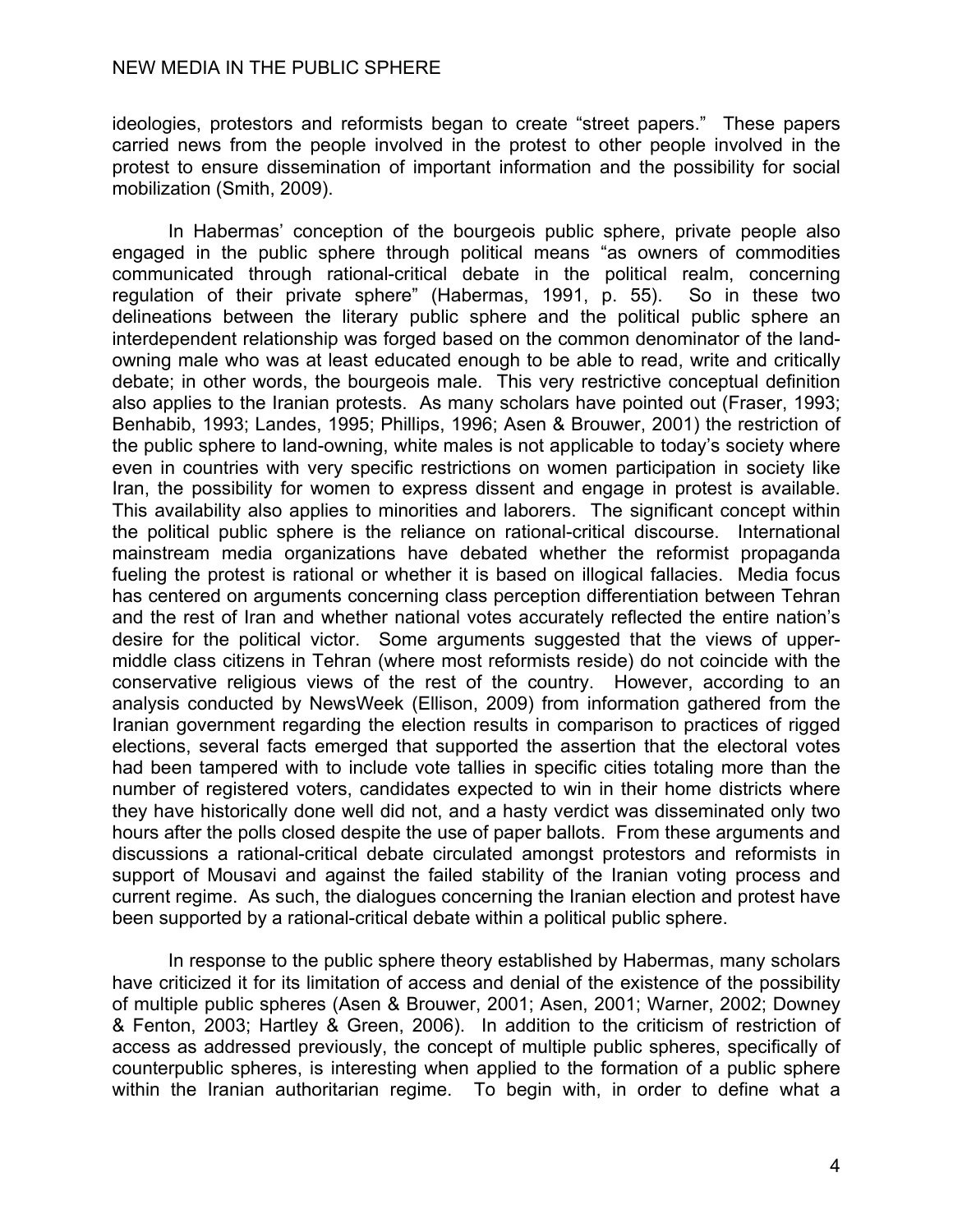counterpublic is the assumption must be made for the existence of multiple public spheres. In accordance with Nancy Fraser's (1993) critique, Habermas conveyed the assumption that a singular, cohesive public sphere is ideal for public discourse and that fragmented multiple publics would demonstrably stray from greater democracy. Political scholars have since asserted that multiple spheres always existed, even during the time frame of eighteenth century bourgeoisie (Negt & Kluge, 1993). During this time, the relationship of spheres was segregated into public sphere, private sphere and labor, and even though labor and the private sphere did not have "voices" in the public sphere they still existed and were capable of holding political discourse outside of the public sphere. By their very nature of exclusion from the public sphere, these outlying spheres fell into what Warner would describe as groups that maintain "at some level, conscious or not, an awareness of its subordinate status" (Warner, 2002, p. 56). Counterpublics are then, groups within the public sphere or within alternative public spheres that in some way show dissent for the dominant overarching status quo.

Research on counterpublics has shown how they are formed, how they communicate with larger public spheres, and how they work to create their discourse within an alternative public sphere. One example of this is Oskar Negt and Alexander Kluge's (1993) research regarding the proletariat public sphere. In their research, Negt and Kluge build off Habermas' concept of the public sphere but critique the theory for its exclusion of the proletariat publics. During the time of the bourgeois public sphere, not only did elites exist to discuss and critique political and public life but the working class labor also existed within a subaltern realm excluded from this public sphere. Although Habermas restricts this labor class from the privilege of the bourgeois public sphere, Negt and Kluge argue that without the proletariats the bourgeois sphere would have never existed. Each sphere depended on the other for definition of their own existence. Without night, what is day? Without working class labor to do the work for the elites how would elites run their home, businesses and societies without being subjugated to becoming a working class proletariat themselves? So in this argument Negt and Kluge agree with Habermas' conception of a bourgeois public sphere but determine that that public sphere would never have existed if the proletariats had not produced the substance for it. Within this public sphere however, proletariats are encouraged and at points even manipulated from forming a unified political voice to assert their human rights. The bourgeois use blocking and exclusion to keep proletariats from understanding the larger picture of their oppression, for if they understood it and realized how they have been stripped of not only human rights but of human dignity and pride of craftsmanship they would rise up and rebel against the oppressing structure that confines them. In their research Negt and Kluge point out the irony of Habermas' public sphere with its goal of increased civil discourse for emancipation and equality that does not benefit those who need it most, the proletariat working class, but instead for those who may already generally have it, the bourgeoisie.

The example of Negt and Kluge's work addressing the existence of proletariat counterpublic spheres in opposition to dominating public spheres is interesting when examined in relation to the Iranian debate of power struggles between the overarching theocratic system and supporters of reform who would like a change away from that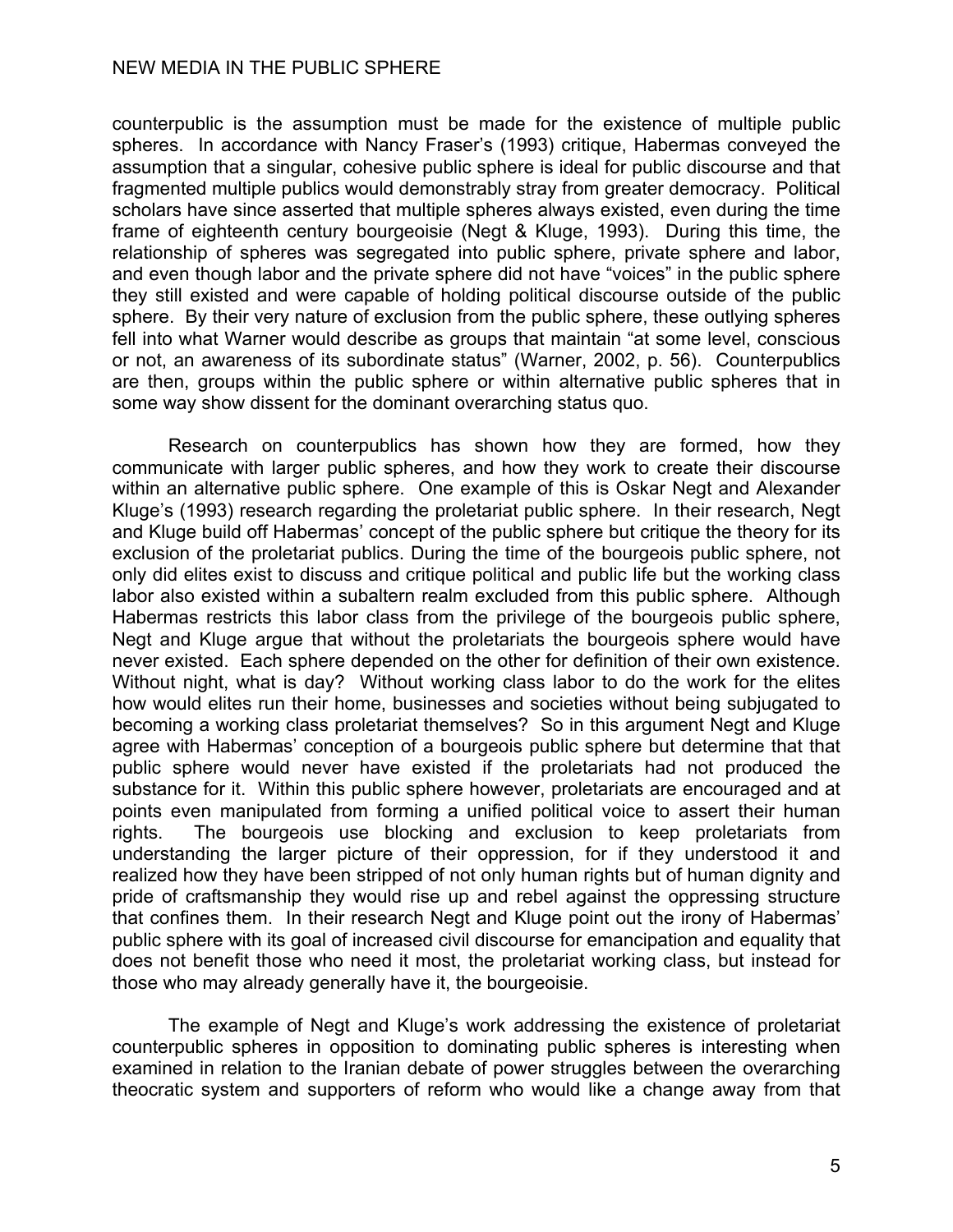system of government. Within the country of Iran a dominating public sphere is not as apparent due to the restrictive control of the government that creates mainstream public opinion and ideologies that coincide with theocratic beliefs. The Iranian government generally represses dissenting voices and reformist supporters in order to maintain the impression that the people support their government. However, from the results of the election and the blatant defiance of protestors towards the government it became harder for the government to control this image. In the aftermath of the election, public dissent was not only shown but grew across the country and across the world as clear divisions grew between government force and reformist support and began to show that a creation of counterpublic groups had emerged. Counter to the dominating beliefs that a theocracy is the best form of government for Iran, reformists have been continually protesting the regime in hopes of social and governmental change. Fraser (1993) asserts that true emancipatory potential stems from the existence of subaltern counterpublics that give minority groups a voice in public discourse; and although reformists voice their dissent by force they still attempt to establish this discourse in opposition to their oppressing government. According to Negt and Kluge (1993), "If the masses try to fight a ruling class reinforced by the power of the public sphere, their struggle is hopeless; they are always simultaneously fighting against themselves, for the public sphere is constituted by them" (p. xlvii). Through the protests in Iran, reformists are trying to separate the overarching theocracy from the dominant public sphere and public opinion in an attempt to validate their counterarguments as legitimate and for the possibility of a greater social change to occur.

Through the act of protesting, reformists have maintained a forum to express dissent. According to Kendall Phillips (1996) agency is used when showing dissent and as seen through the Iranian protests dissention is not necessarily a negative use of agency in opposition to the beliefs of other scholars like Habermas and Thomas Goodnight who assume the ultimate goal of agency should be consensus. According to Phillips (1996), "the public sphere has been portrayed as a place where these individual, local sites of contest might be gathered into some transcendent dialogue; however, we cannot truly engage diversity without recognizing the diverse sites and conditions in which differences come to the fore" (p. 244). With this, Phillips makes the argument that dissent is not characteristically a negative thing even if it opposes public consent. And in the case of Iranian protests dissent is a necessary element in the formation of a counterpublic sphere in order to express their perceived need for social change.

#### *Citizen Media: Homegrown Freedom of Speech*

Within the country of Iran where the government largely controls the media through power and force, dissenting ideologies have been consistently shut out of the national media. When examining media uses, particularly in spaces where a dependency on alternative media is necessary in order to create a dissenting public discourse like in Iran, it is important to parse out the various terminologies that could be applicable to this type of media use. According to Gaurav Mishra (2009), "terms like social media, digital media, new media, citizen media, participatory media, peer-to-peer media, social web, participatory web, peer-to-peer web, read write web, social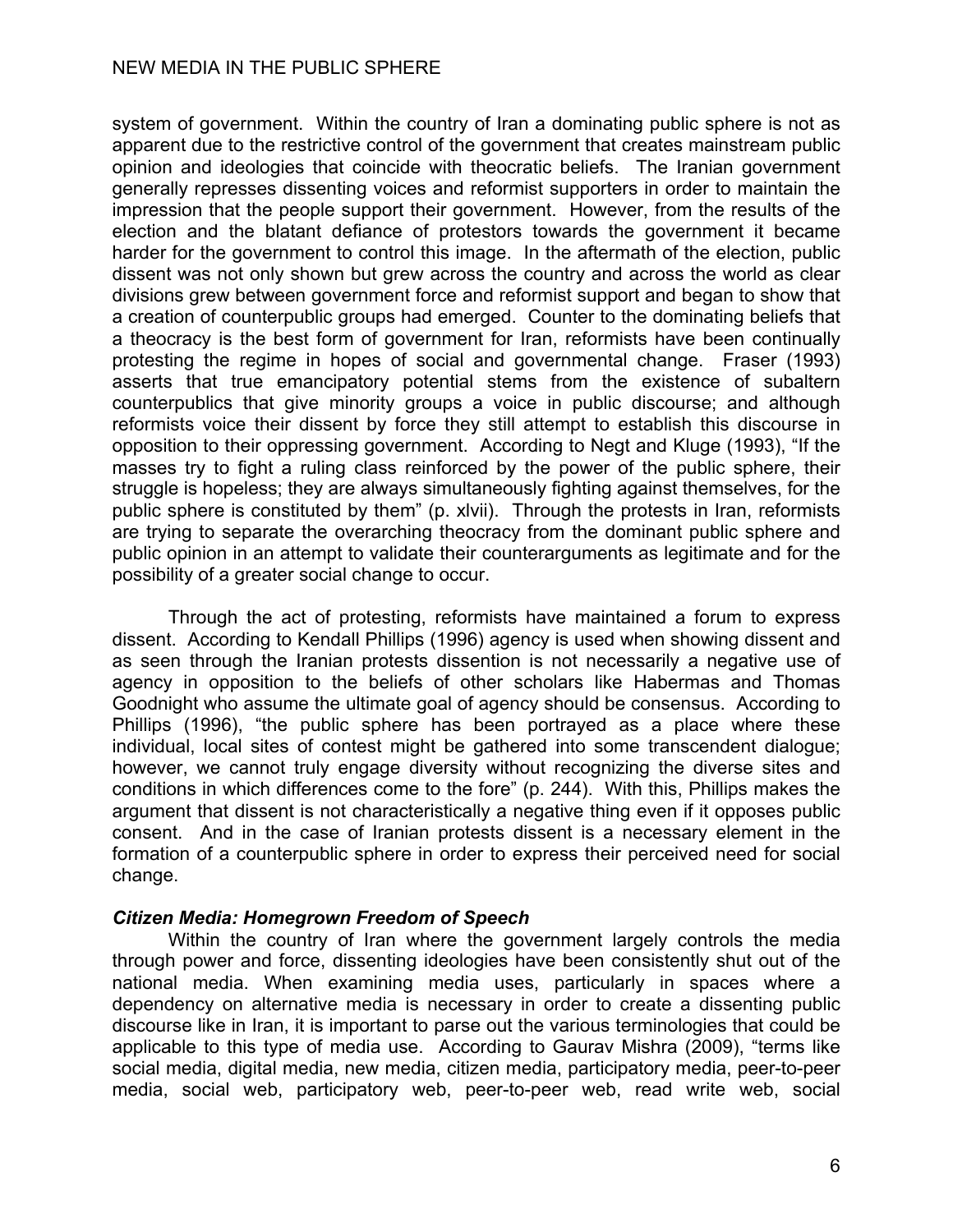computing, social software, web 2.0, and even crowdsourcing and wikinomics can mean similar or slightly different things depending upon who is using it" (para. 4). For the purposes of this paper, the terms alternative media and citizen media will be used to address the media forms being used by Iranian protestors that are alternative to the mainstream, national media of Iran as well as the unique, community-based media forms that were created. For the Iranian protestors to create a public discourse surrounding their dissenting views alternative media and citizens' media were necessary tools in order to establish a public sphere for reformists. With regard to alternative media use and function, Clemencia Rodriguez (2001) says "alternative media spin transformative processes that alter people's senses of self, their subjective positionings, and therefore their access to power" (p. 18). In other words, oppressed peoples can re-appropriate power and empower themselves through using alternative media.

Citizens' media is a term coined by Rodriguez (2001) that addresses the use of media in facilitating the engagement of citizens in political democracy. According to Rodriguez (2001) the conceptual basis for this term centers on the definition of citizen as being different than merely being born in with passive acceptance and specific rights. For Rodriguez, based on Chantel Mouffe's theory of radical democracy, "citizens have to enact their citizenship on a day-to-day basis, through their participation in everyday political practices" (p. 19). For Iranian reformists where democracy is not established and the government suppresses the freedom for political dissent and acts of defiant citizenship, expressing citizenship has been difficult for those involved in political protest. In order to engage in citizenship, Iranians have used what Rodriguez calls citizens' media to create public discourse and engage other citizens. Based on the concept of citizenship, the term citizens' media:

Implies first that a collectivity is *enacting* its citizenship by actively intervening and transforming the established mediascape; second, that these media are contesting social codes, legitimized identities, and institutionalized social relations; and third, that these communication practices are empowering the community involved, to the point where these transformations and changes are possible. (Rodriguez, 2001, p. 20)

To address these by point, Iranian media usage during the political protests that have been occurring since June has by its very nature changed the established conservative mediascape by turning towards alternative media to disseminate dissenting ideas. Secondly, the specific media being used by reformists and protestors (as will be further explicated below) go against the traditional media of Iran, like the newspapers and broadcasting channels, because they allow for the opportunity of opposing ideologies to be published. And lastly, by being able to establish a counterpublic sphere through alternative media, reformists are able to empower citizens and protestors to fight for social change. The following sub-sections will look at how Iranian reformists and protestors have used alternative and citizen media to create a counterpublic sphere in a space of conflict.

*Mobile Technology: Handheld Human Rights*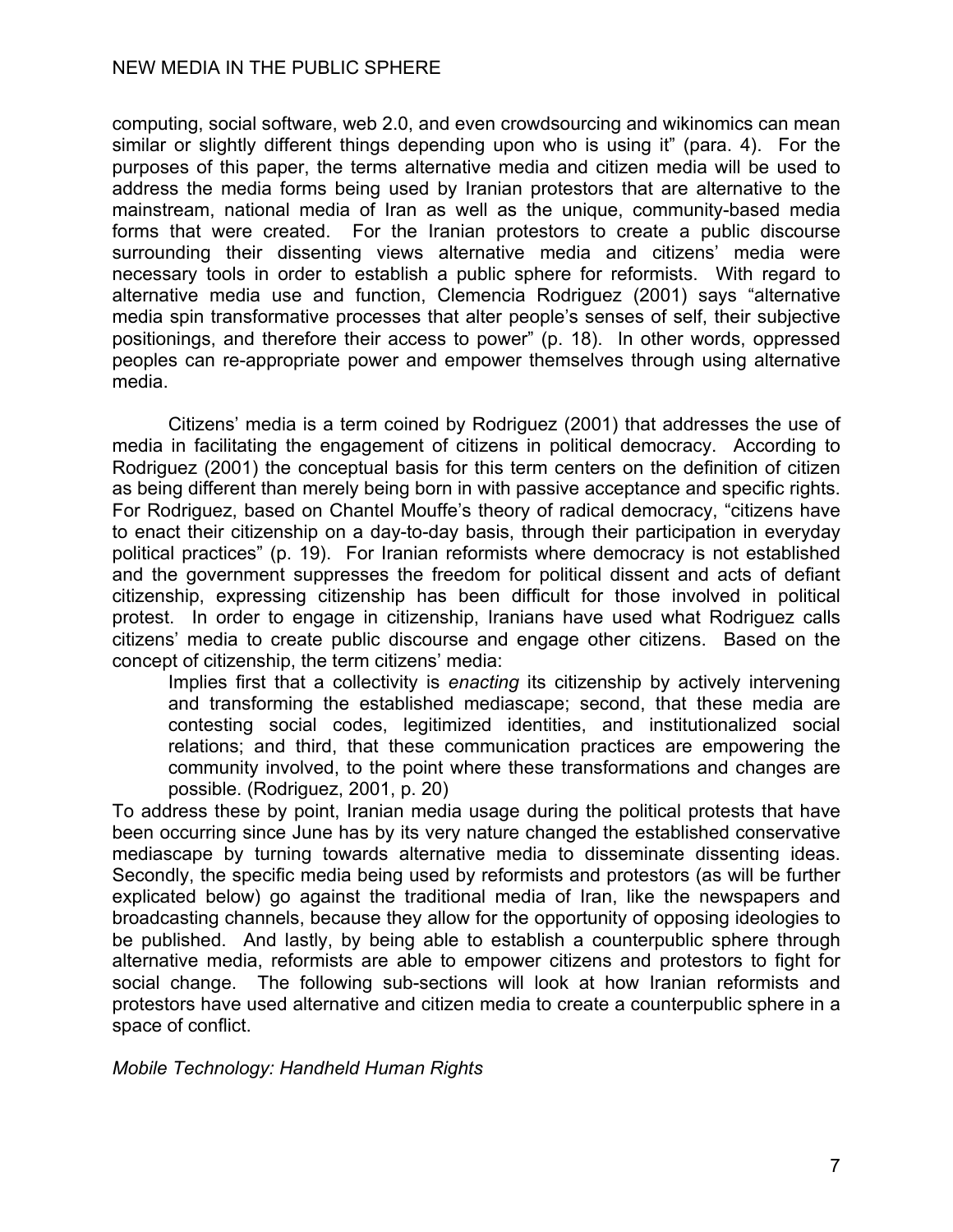In spaces of conflict and countries under authoritarian regimes advanced communicative technologies like mobile technology have helped to establish political dialogues, public records and even human rights. According to Enrico Menduni (2005), "it has been argued that these technologies encourage a broader access to information and a freer debate, thus promoting the establishment of horizontal relationships among citizens and extending political participation to varied groups, both large and small, in civil society" (p. 90). In spaces of conflict where access to free communication is restricted, the ability to use mobile technology opens the availability for message dissemination and group mobilization for social movements and protests. According to Janey Gordon (2007):

At times of national and personal calamity, the mobile phone is used to document and report events from eyewitnesses and those closely involved. Using multimedia messages (MMS) or text messages (SMS) to communities of friends and families, as well as audio phone calls, mobile phone users may precede and scoop official sources and thwart censorship and news blackouts. They are what have become known as 'citizen journalists'. (p. 307)

Some of the key functions of this technology that facilitate this are text messages (SMS), multimedia messages (MMS), video recording, camera capabilities and audio recording. Among the most disseminated are images and videos of the protest from protestors themselves that depict police brutality and conflict between protestors and hard-line Basij militia. According to the Middle Eastern news publication, Al Jazeera (2009b), "Amateur video of Saturday's protests, which could not be independently verified, showed dozens of Iranians running down a street after police fired tear gas. Other footage showed protesters trying to give first aid to a badly injured woman in the street" (Protests 'quelled' section, para. 1-2).

One example of the success of mobile technology for use in protest prior to the Iranian protests of 2009 was a monk-led protest in Myanmar (Burma) in 2007 (Jacobi, 2009). The protest was a large milestone for civil rights and democracy in the country because of the incorporation of mobile technology throughout the protest. Because the government has a stronghold on media and communications within the country, protestors ensured the event would not be covered up like the last protest in 1988, where a student-led protest ended in the massacre of 3,000-10,000 people. The number killed is unknown like much of the protest was unknown because the government controlled and suppressed all forms of communication within the country. The monks ensured thorough documentation of the event through camera phone images and camera phone videos taken throughout the protest and sent to media agencies and individuals around the world. In the case of the Myanmar protests, technology played an important role in transferring information out of the country to the world as well as transferring information back into the country to various areas around the country involved in protests that could not speak to each other through the government-controlled forms of communication.

A new mobile technology that has emerged in response to human rights violations in Myanmar creates global human rights networks to aid in countries where communication access has been cut off. A blog posted on Netsquared (2009) explains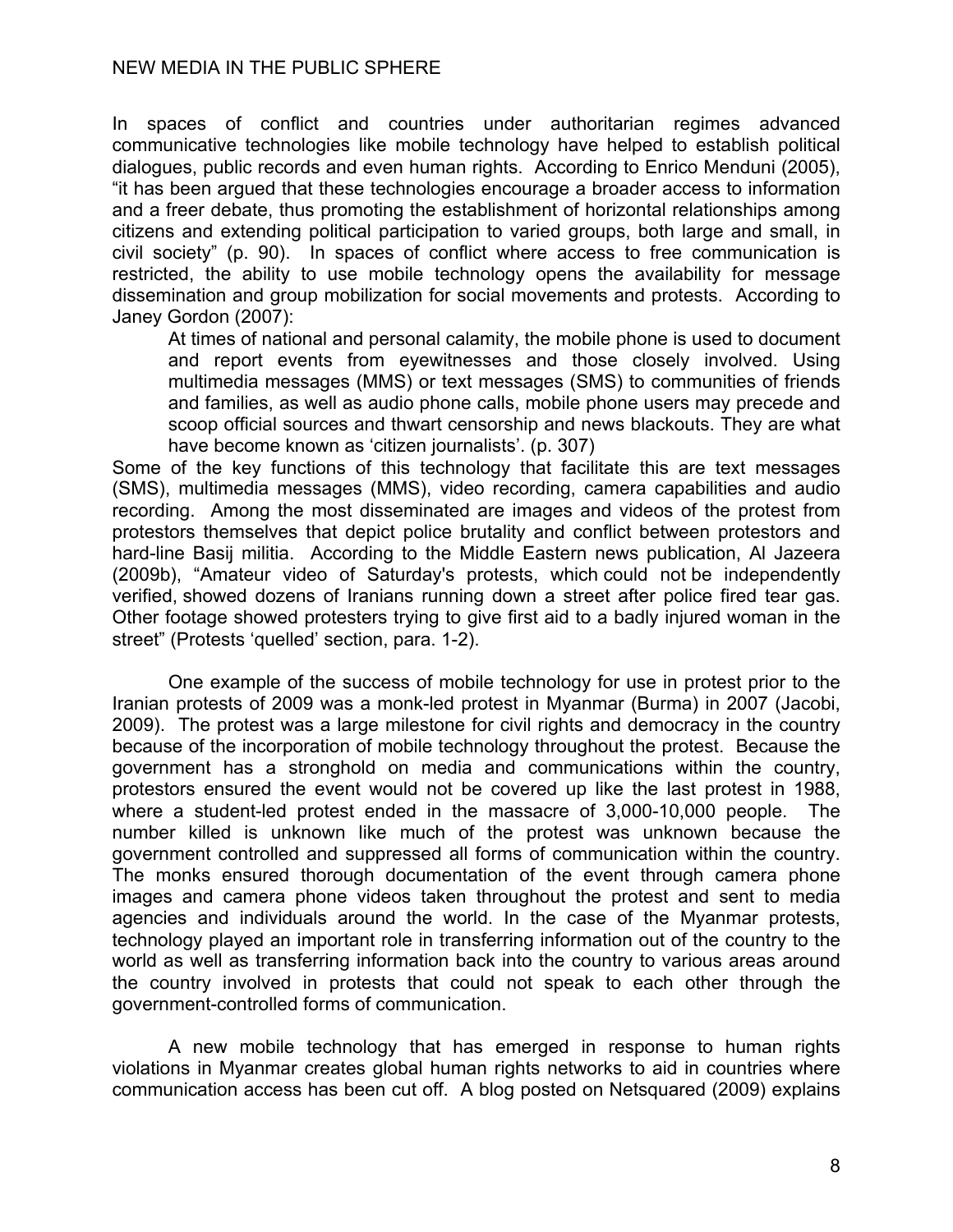the process for building a Handheld Human Rights Network, an SMS technological application for increasing communication and civic engagement in countries with suppressed lines of communication. The project uses the government restrictions of Myanmar as a case study to determine if this type of technology and communication network would work in other countries of civil unrest as well. The blog details how to build a communication network between everyday citizens, activist groups and global media organizations to document human rights violations in countries where communication lines are controlled by the government. Through the use of mobile technology, citizens can fight back anonymously against authoritarian regimes to document atrocities and make progress towards establishing democracy. Mobile activism is a fairly new phenomena but can grow further throughout the world through websites like Netsquared that show everyday citizens step-by-step how to be involved in the process. Blogs and articles like this are important for oppressed citizens like Iranian reformists who may think they have no voice in their society and no possible way of becoming civically engaged.

#### *Iran & the 'Twitter Revolution'*

One form of alternative media that gained the most global attention by supporters and mainstream media is the Iranian protestors' usage and reliance on Twitter to get their message out. Twitter is a social networking tool created in 2006 that uses technology similar to mobile SMS where users post statuses up to 140 characters that are shared among a network of people (Twitter, 2009a). At the onset of the protests following the election results angry Iranian reformists flocked to Twitter after the Iranian government shut down mobile phone services and restricted access to certain websites including Facebook, another social networking site heavily used throughout the protests (Veiszadeh, 2009). Although created by a private U.S. company, Twitter became transformed after the elections and re-appropriated as a citizen media where reformists and citizens alike could post news, protest updates, warnings of police brutality and street violence, and even solicitations for mobilization. With the success of government suppression on traditional forms of media, protestors were still able to get their messages out to one another and across the world. Mousavi alone has 27, 408 followers on Twitter following his posts regarding the election and protests (Twitter, 2009b). "Some absolutely riveting and thrilling reporting has been done over Twitter by a university student in Tehran who goes by the moniker Tehran Bureau. The Iranian authorities shut his website down over the weekend and he was attacked by hard-line militias but he's been able to send short posts around the world over Twitter" (Berman, 2009).

Despite global media organizations entitling the effort as a revolution, new media researchers viewed it more as an effective use of publicity for putting an international spotlight on the civil unrest in Iran. "Twitter didn't really change much in Iran in terms of organizing the protests, but it did play an important role in engaging the international community in the protests and focusing media attention on the protests" (Mishra, 2009). By creating a global dialogue that coincided with political action taking place in Iran, Iranian citizens successfully managed to create international interest and establish a transnational public sphere. In response, the Iranian government banned access to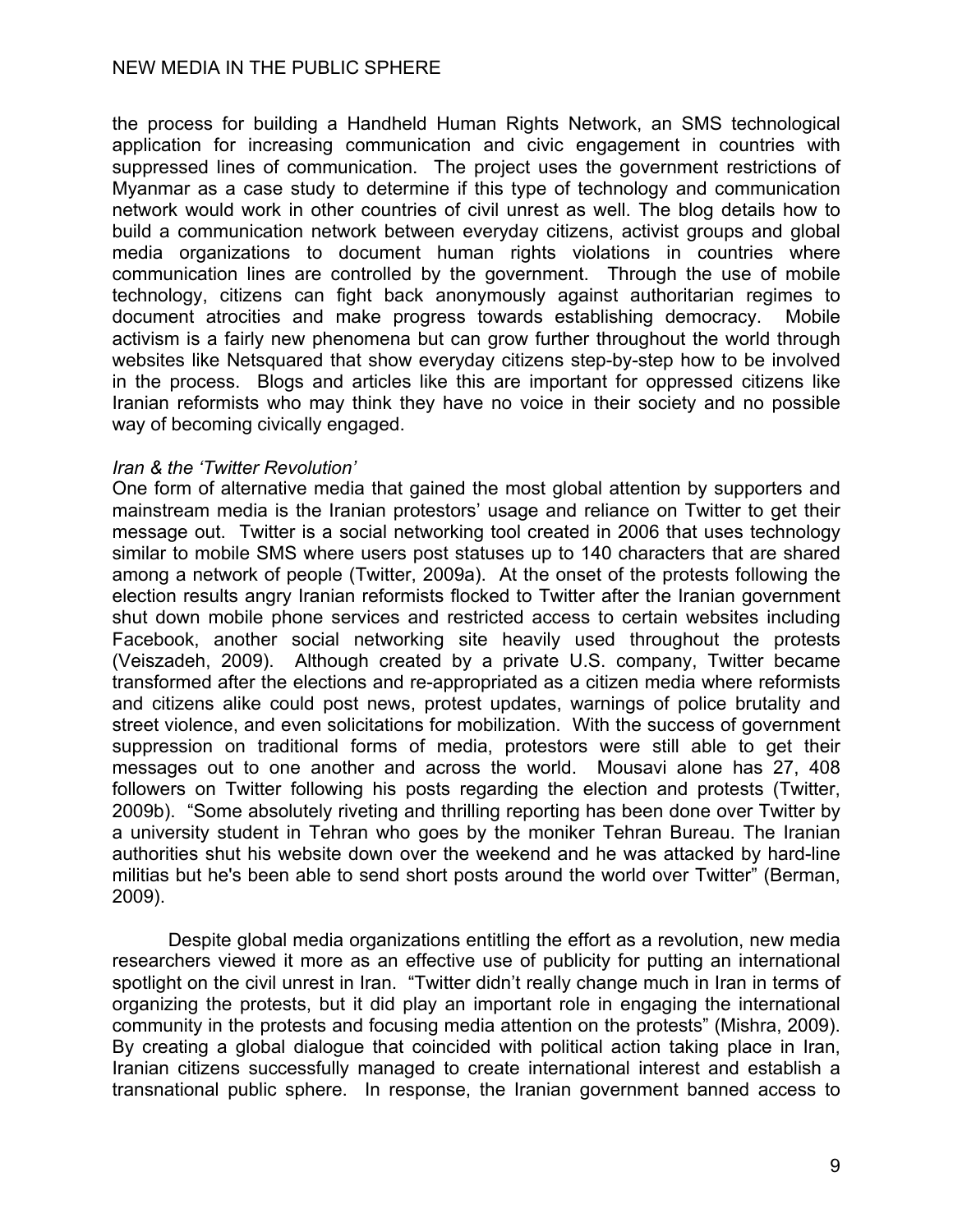Twitter through computer Internet access but those with access through their mobile phones (once service was re-established the day after the election) were still able to continue the dialogue (BBC Monitoring, 2009).

# *The Face of Protest: YouTube and Iran*

In conjunction with mobile technology and the highly debated Twitter revolution, Iranian protestors also relied on the website YouTube to post videos of life in the protest, including the struggle, violence and oppression from the Iranian government. The videos on YouTube are from various sources: official news reports broadcasted by the BBC in Britain, home video cameras shooting from buildings above the crowds, and sketchy mobile phone videos taken by protestors in the streets themselves. The storyline the mass amount of YouTube videos create details a story of every aspect imaginable within the public sphere of the protest. Some videos show protest and opposition while others show deaths of protestors and retreat (Parr, 2009). The unabashed rawness and real life shown through these videos are labeled graphic and disturbing for viewers who may not be able to handle watching the death of a young girl dying in her fight for freedom (Parr, 2009). In one YouTube video created by the BBC, a protestor was interviewed and said, "this government won't allow us to say what we want" and was followed thereafter with a shot of the crowd pumping fists, chanting, "we want freedom! We want freedom!" (YouTube, 2009). That video alone has had 334,182 views, 1,133 ratings, and 3,665 comments since it was posted on June 13, 2009 (YouTube, 2009). When searching on YouTube for videos related to Iran election nearly 72,000 videos result; however, due to the limited search options on YouTube it is hard to determine if these had all been posted since the election in June and the quality and relativity of all of the videos to the protest and election without watching all 72,000.

One aspect of YouTube that makes it a successful tool for disseminating messages globally is its ease and encouragement for passing on videos and posting them to other sites on the Internet, to include corporate mass media websites, social networking sites, blogs, websites and even person to person e-mail chains. Through this capability, videos like the one described above may have been seen 334,182 times on the YouTube site but the times it has been seen on other sites is incalculable (although the view totals do not discern between original views and repeat viewers, so original viewers may be slightly less than 334, 182). Even after the Iranian government banned access to YouTube citizens were still able to send videos through mobile phones or to contacts in other countries that would then pass them on through YouTube. For the success of disseminating their messages and engaging the world, the YouTube videos were able to put people half a world away in the shoes of the citizens fighting for their freedoms in the streets of Iran. No other media could do that with as much power as these videos.

# *Citizen Journalists: Taking Back the Media*

Citizen journalism is a concept that grew in popularity along with the Internet in the early to mid-90s (Flew & Wilson, 2008). With the transformation of gate-keeping power from mass media corporations to everyday people and citizens through the open availability for creating blogs and websites by anyone with the technical knowledge and access to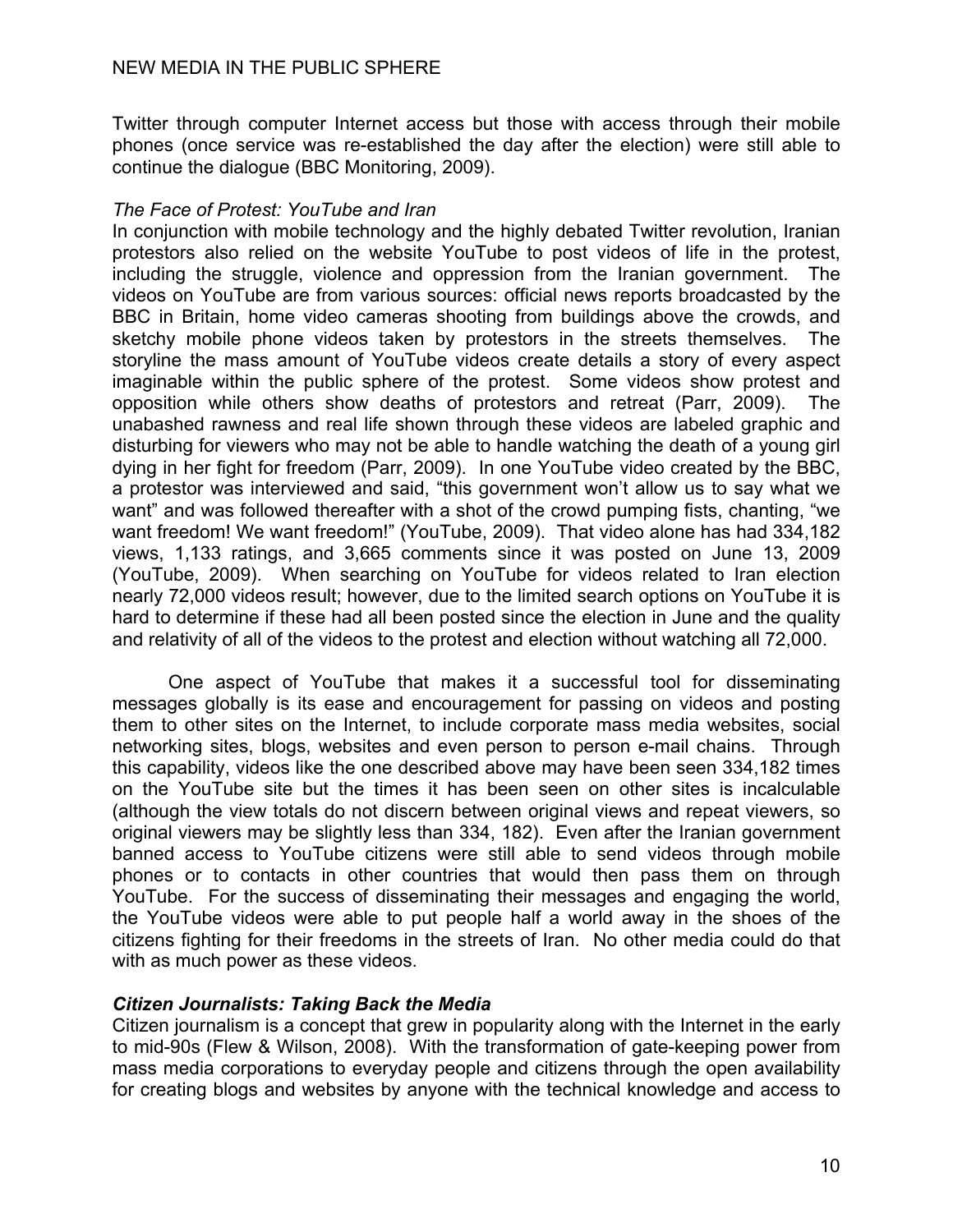the Internet, everyday citizens were suddenly empowered to report news that was important to them and their community in opposition to mass media representatives who were far removed from the situation (Flew & Wilson, 2008). The phenomenon of empowered citizens to report news that is significant to their communities began to occur all over the world, especially in Arabic countries where the restriction for dissent is much stronger than in western countries. Arab bloggers have been seen as:

Masters of producing raw, uncensored flows of communication and are thus often referred to as citizen journalists. Benefiting from the use of personalized digital technologies and powerful innovative content, these citizen journalists are disrupting old media monopolies with the discourse on their blogs. In fact, they are often acknowledged members of the 'news media' as they are citizens who monitor events and create news content in both conventional journalistic forms and in novel forms such as blogs and social networks. (Hamdy, 2009, p. 92)

According to Terry Flew and Jason Wilson (2008), citizen journalists through their presence and action, question established media roles of journalists and raise publicity for everyday citizens as alternative experts and creators of reality. For Iran, citizen journalists played a large role during the protests to assist in spreading the dissenting views that were being suppressed by the Iranian government as well as "real" on-theground reports from participants enduring the struggle. The following sections will examine how citizen journalism was used in Iran.

#### *Taking Back the Streets: The Use of 'Street' Newspapers*

Although new and alternative media have played major roles in the dissemination of messages and engagement of global publics, Iranian protestors and reformists have also turned to more traditional forms of media, albeit in a citizens' media approach through the creation of "street" newspapers. The newspapers were created by two Iranian citizen journalists/protestors to disseminate news for other protestors relating to the protest. The paper circulated not only throughout the streets of Iran but also via the web of the Internet in an attempt to cultivate a public discourse that involved the voices of the protestors themselves. Because of the language barrier (Farsi to English) many English-speaking Iranians have created an effort to translate the newspaper so even more people around the world can read the struggle of the protestors (Ward, 2009). This effort is also being done in Arabic as well (Meedan, 2009). The newspapers address issues of solidarity and dissent against the violence and oppression of the Iranian government, poetry of hope and struggle, as well as news concerning the protest and important information protestors should know. As written in *The Street*:

We do not have any media but the world has gotten smaller so we no longer see one thing on the streets but read something else in world media. We do not want the next generation to be ignorant about what happened on the streets of Tehran, Esfahan, Tabriz, Shiraz, Mashhad, Ahvaz, Kermanshah, and the rest of the cities, large and small. We will represent a new voice in this power play: the voice of the people crying out in the streets. The people who have no delusions about colors and who demand change. (Ward, 2009, Media and the streets section, para. 4)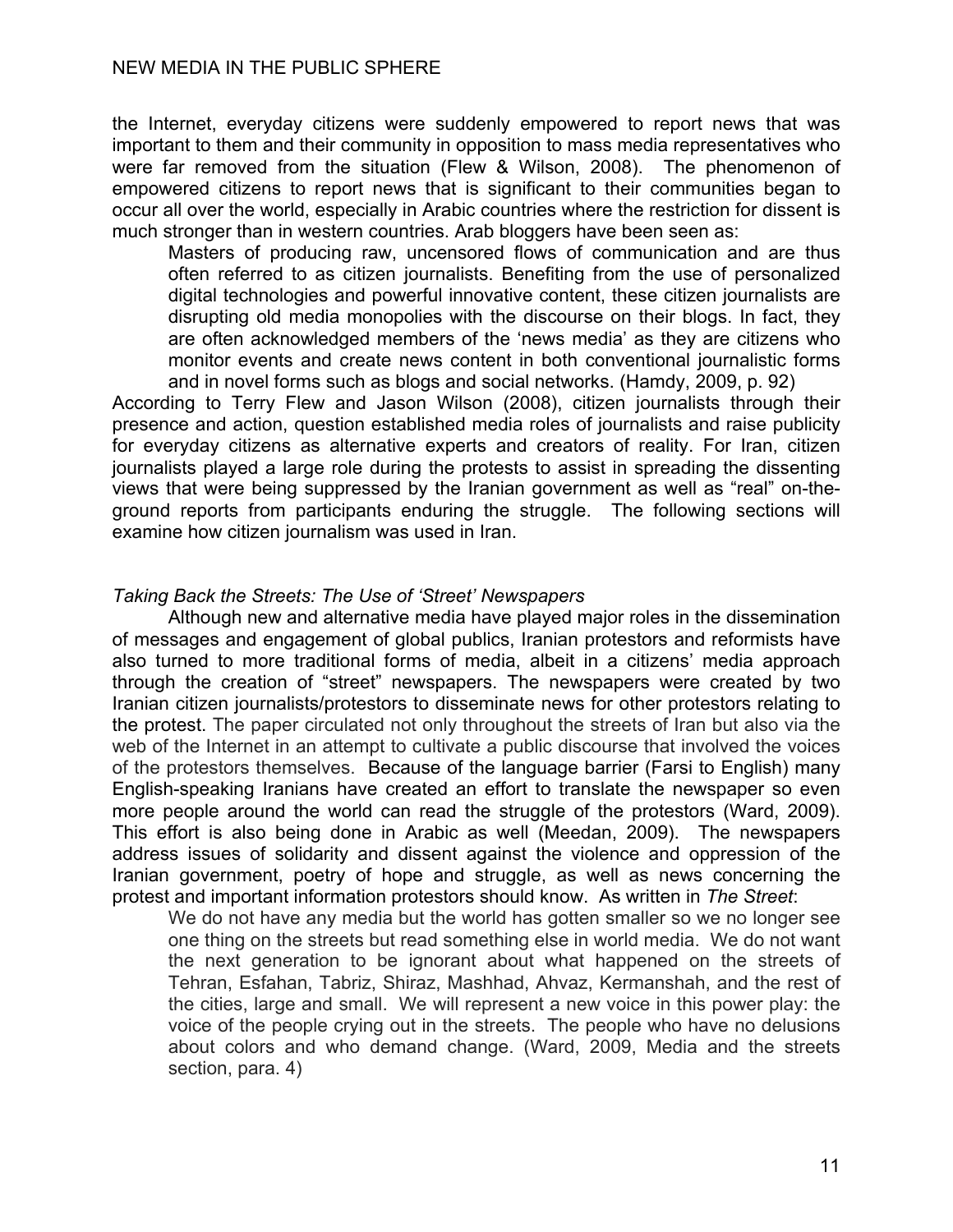By creating their own media to represent their own voice, Iranian protestors took on not only the role of agents for change, advocates for social justice and protestors for a legitimate regime but they also assumed the role of citizen journalists to create a public record of their struggle so all the world could be involved.

# *Citizen Journalists and the Mass Media*

In addition to the creation of self-made publications, Iranians have established a sense of citizen journalism through their input for mass media networks. Near the very beginning of the protests after the election, the Iranian government could sense the protests would progressively get worse and in response banned international journalists from Iran (Al Jazeera, 2009a). From the onset, the Iranian government shut down local papers that expressed dissenting views like *Kalameh Sabz* (Al Jazeera, 2009a), but the government soon progressed to expelling even international journalists in the hopes of saving face in the world press. "Geronimo Akerlund, a spokesman for the Swedish network SVT, said its reporter had been asked to 'leave Iran as soon as possible', and Al Arabiya, the Dubai-based news network, said its correspondent in Tehran was verbally told by Iranian authorities that its office would be closed for a week" (Al Jazeera, 2009a). In response to the bans, international media organizations began to rely on on-the-street, citizen journalists to provide updates and news regarding the protests. On the New York Times webpage through a minute-by-minute newsfeed with protest updates, the organization solicited anyone in Iran to post updates to the comment section to provide up-to-the-minute news reporting for the organization (Mackey, 2009). CNN also solicited similar requests but did so through its additional website that works in conjunction with its main website but are strictly for Citizen journalist reports and are therefore not verified by the news organization (CNN iReport, 2009). Through their posts to global media organizations like CNN and The New York Times, citizen journalists within Iran were able to disseminate their messages from a local audience towards a global audience. The repercussions of the use of citizen media like Twitter and YouTube as well as the creation of citizen journalists for global media organizations allowed the Iranian reformists and protestors to not only create a counterpublic sphere within Iran to oppose the national government, but also to create a transnational counterpublic sphere to involve citizens across the globe to participate in the public discourse.

# *Iran's Counterpublic Sphere & Transnationalism*

As the theory of the public sphere continues to grow every year and be applied to varying societies and social atmoospheres, each with its own intricacies and subtle nuances, one aspect of the theory's evolution that is particularly applicable to the Iranian protests is that of the public sphere with regard to transnationalism. According to Nancy Fraser (2007), transnationalism within the public sphere encompasses "the existence of discursive arenas that overflow the bounds of both nations and states" (p. 1). Habermas (1991) and Fraser (2007) assert that a public sphere cannot exist transnationally because of the necessity for public sphere participants to engage with a sovereign power, which is difficult if the participants are not located in the same proximity. However, by using alternative media, reformists are able to circumvent authoritarian control over communication outlets and extend their public sphere globally.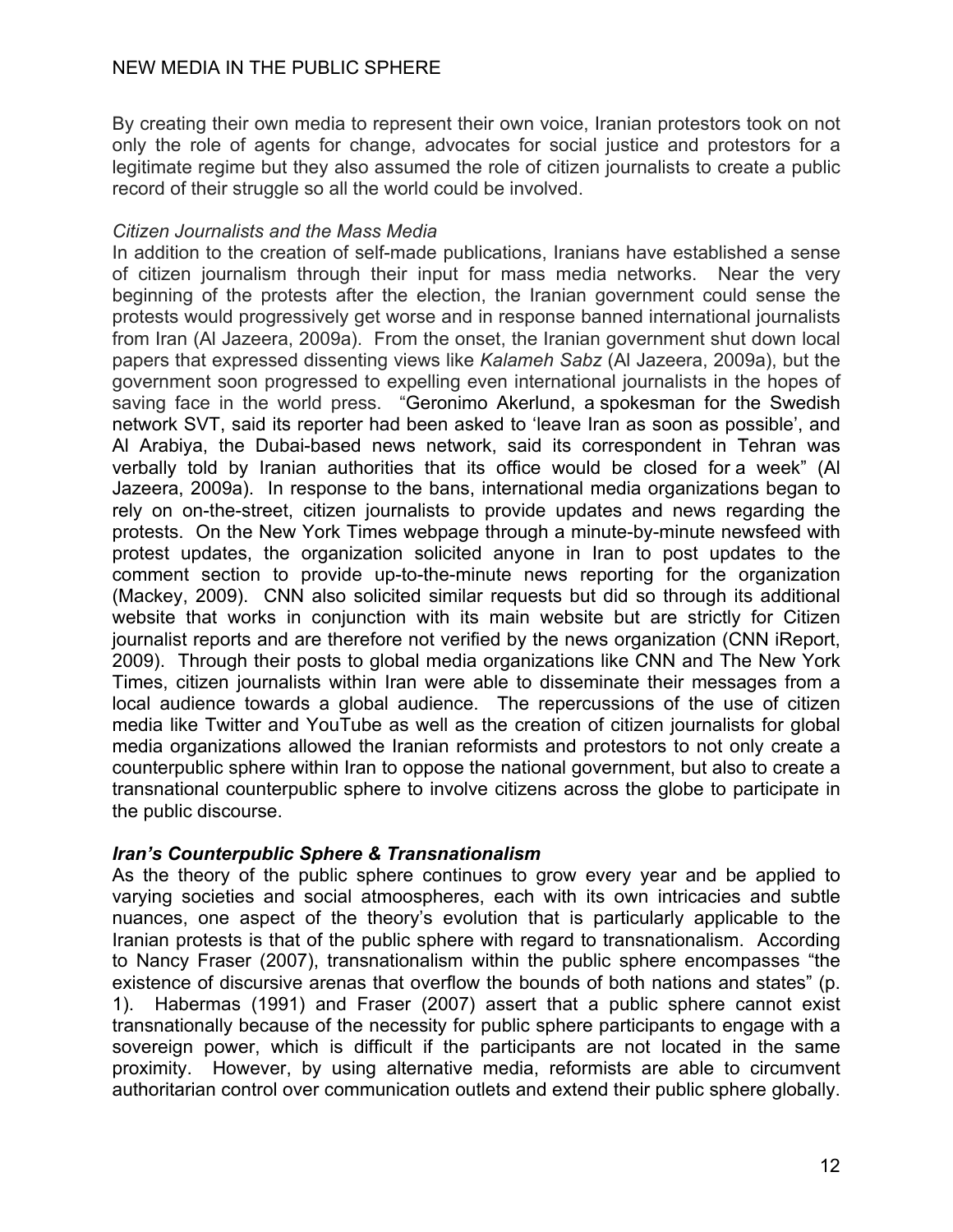Through the use of alternative and global media systems like Twitter, YouTube and websites, reformists have been able to create not only a counterpublic sphere but a transnational public sphere that includes citizens from across the globe. Some notable aspects of this have been global protests coinciding with Iranian protests, global media organizations attempting to be involved in the reporting of the events in Iran, and international government bodies like the U.S that have spoken out within this counterpublic sphere in order to address the need for peace, democracy and freedom within Iran.

When the protests first began in Iran international media organizations broadcasted the events with little to no interference. Soon thereafter and after being banned by the Iranian government, citizen journalists within Iran spread the word globally of the events occuring nationally. One repercussion of this was the mobilization of global protests in support of Iran worldwide. On July 25, 2009 protestors across six continents gathered in support of Iran to include the countries of Amsterdam, the U.S., and Pakistan in conjunction with over 100 cities globally (CNN, 2009). Through the global unity of protest and dialogue organized by international human rights organizations like Amnesty International, Human Rights Watch and Reporters Without Borders the counterpublic sphere established in Iran crossed national borders and created a transnational public sphere.

In conjunction with international protests and citizen journalism through international media organizations as explained above, Iranian reformists and protestors succesfully appealed to international governments through their use of new media. One example of this is the response American politicians expressed in result to Iranian messages.

Barack Obama, the US president, condemned the violence and urged Tehran to allow Mousavi's supporters to stage peaceful protests. "The Iranian government must understand that the world is watching," he said. "We mourn each and every innocent life that is lost. We call on the Iranian government to stop all violent and unjust actions against its own people." (Al Jazeera, 2009b, Protests 'quelled' section, para. 9)

In response to this, Al Jazeera's DC correspondent, Nick Spicer said, "he's trying to make this not an Iran-America thing, but a global human rights argument that he's putting to the leaders of Iran" (Al Jazeera, 2009b, Protests 'quelled' section, para. 15). This sentiment was not only expressed in the U.S but also Britain, Israel and other countries as well (Wall Street Journal, 2009). Through global and alternative media, Iranian reformists and protestors were able to create an international dialogue amongst citizens, media organizations and governments in order to establish a dialogue with their own government.

# *CONCLUSION*

The Iranian protests in 2009 revealed a new aspect to public sphere theory, that of the development and formation of a transnational counterpublic sphere under an authoritarian regime. Through the use of alternative and citizens' media Iranian citizens were able to circumvent authoritarian control over communication outlets in order to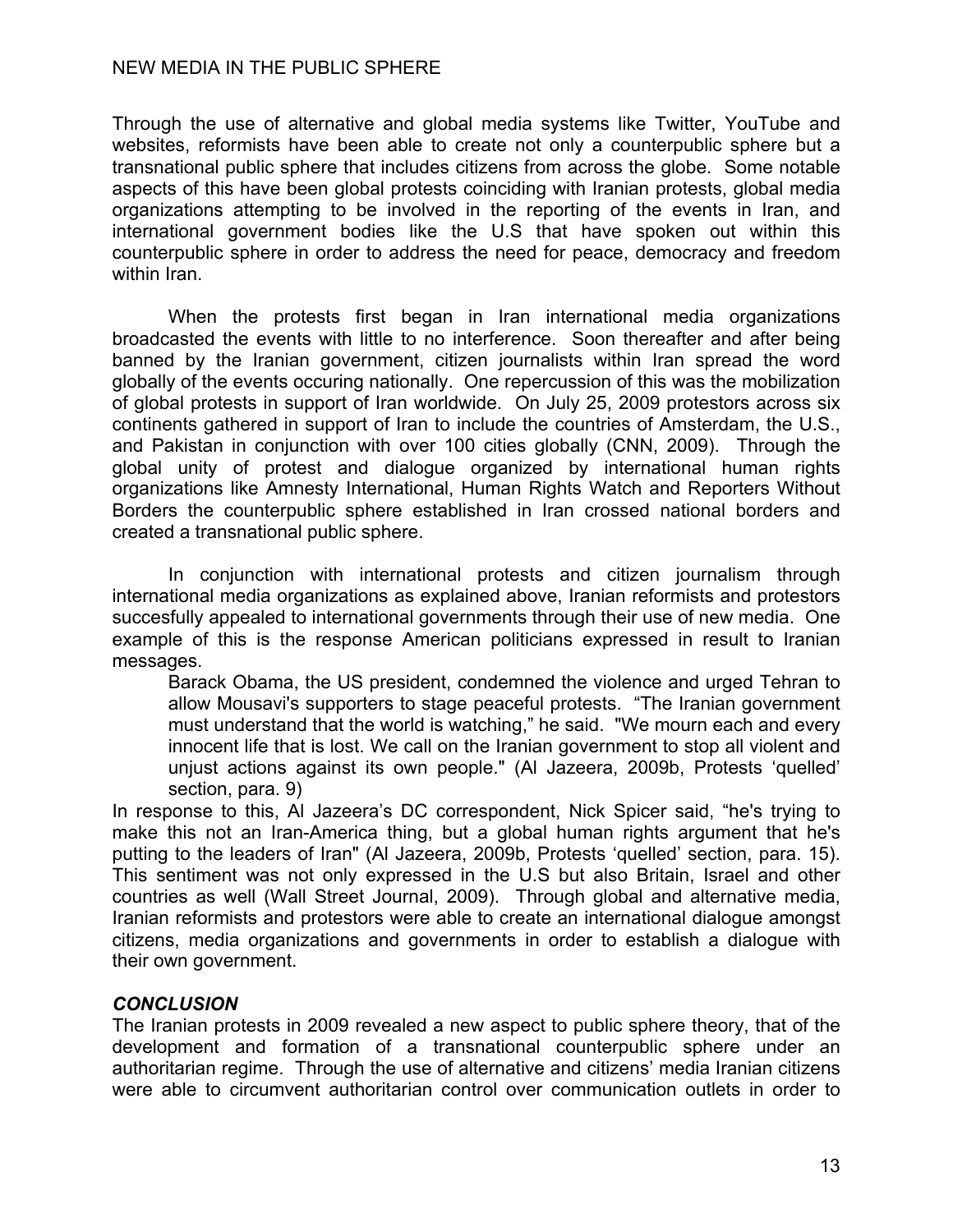mobilize their efforts, express dissenting idoleogies, and establish global public discourse. By establishing dialogue in opposition to the theocratic government regime, reformists and protestors created a counterpublic sphere that not only opposed the June election results on the basis of fraud but in turn denounced the Iranian clerical theocracy based on its delegitimacy in handling the election results. For the purposes of establishing democratic freedoms like the freedom of speech in Iran, Iranian reformists created a counterpublic sphere. This sphere in turn spanned the globe in a transnational effort through the use of alternative media associated with the Internet. Whether this public sphere endures the authoritarian regime in which it was conceived under depends on the success of the protests and their fight for freedom of speech. For at the end of the day when these protestors return to their homes they continue their struggle throughout the course of the night, chanting protests from private, secure rooftops; and even this is captured on YouTube and spread across the world (Parr, 2009).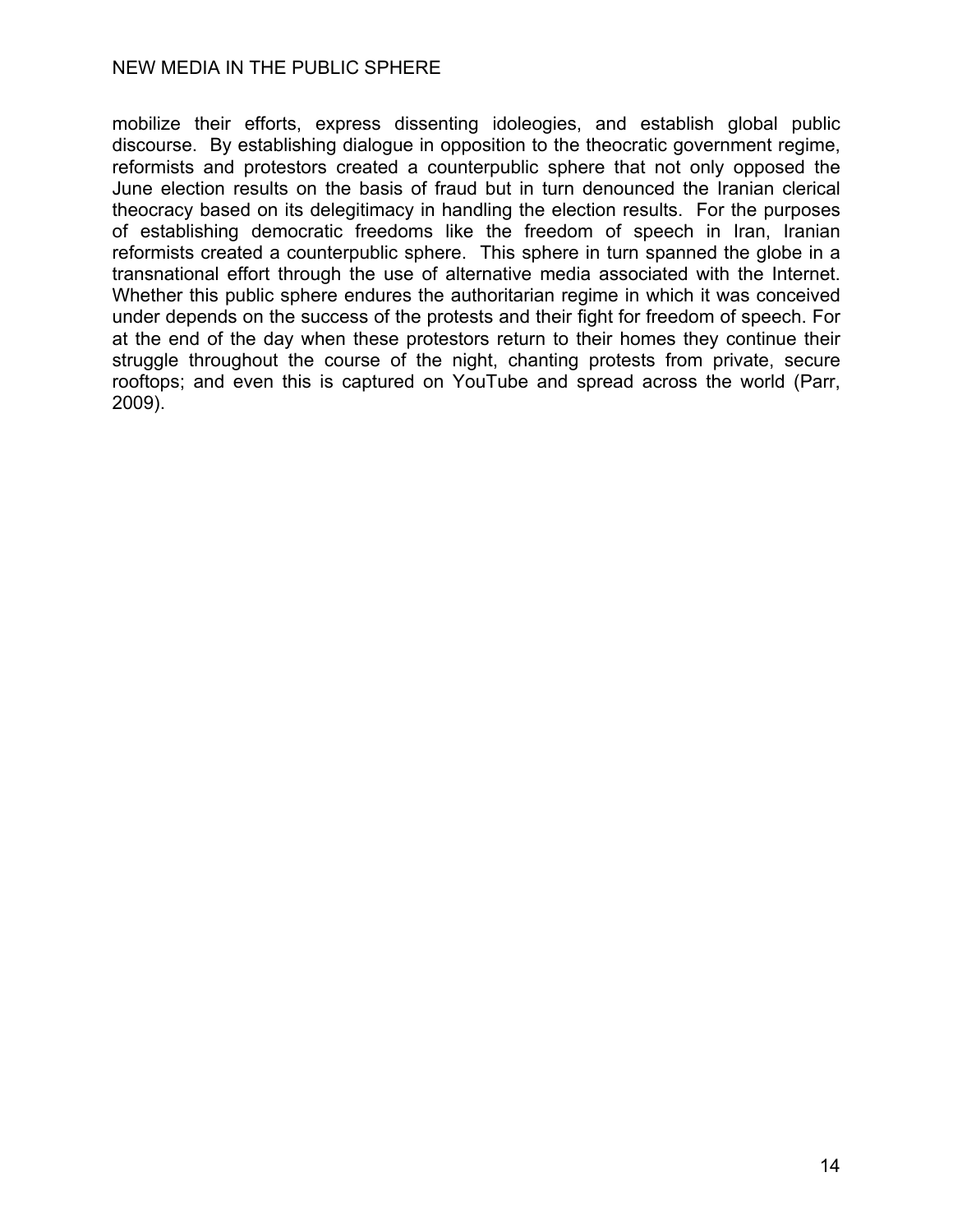# **REFERENCES**

- Al Jazeera. (2009a, June 15). Iran curbs media after poll result. *Al Jazeera*. Retrieved December 59, 2009 and trom http://english.aljazeera.net/news/middleeast/2009/06/200961581957321161
- Al Jazeera. (2009b, June 21). Police crack down on Iran protests. *Al Jazeera*. Retrieved December 9, 2009 from http://english.aljazeera.net/news/middleeast/2009/06/2009620184151643728.ht ml
- Asen, R. (2000). Seeking the "counter" in counterpublics. *Communication Theory, 10*(4), p. 424-446.
- Asen, R. (2001). Representing the state in South Central Los Angeles. In R. Asen & D.C. Brouwer (Eds.), *Counterpublics and the state* (p. 137-157). New York: State University of New York.
- Asen, R., & Brouwer, D.C. (2001). *Counterpublics and the state*. New York: State University of New York.
- BBC. (2009). *Country profile: Iran*. Retrieved December 11, 2009 from http://news.bbc.co.uk/2/hi/middle\_east/country\_profiles/790877.stm
- BBC Monitoring. (2009). *Iran: Netwar*. Retrieved December 11, 2009 from http://sambrook.typepad.com/sacredfacts/2009/06/iran-netwar.html
- Benhabib, S. (1993). Models of public space: Hannah Arendt, the liberal tradition, and Jürgen Habermas. In C. Calhoun (Ed.), *Habermas and the public sphere* (p. 109- 142). Cambridge, MA: MIT Press.
- Berman, A. (2009, June 15). Iran's Twitter revolution. *The Nation*. Retrieved December 9, 2009 from http://www.thenation.com/blogs/notion/443634
- CNN. (2009, July 26). Global protests staged over post-election crackdown in Iran. *CNN*. Retrieved December 9, 2009 from http://www.cnn.com/2009/WORLD/meast/07/25/iran.world.protests/index.html#cn nSTCText
- CNN iReport. (2009). *iReport home*. Retrieved December 12, 2009 from http://www.ireport.com
- Dahlgren, P. (2006). Doing citizenship: The cultural origins of civic agency in the public sphere. *European Journal of Cultural Studies, 9*(3), p. 267-286.
- Dareini, A.A. (2009, December 6). Iran chokes off Internet on eve of student rallies. *Yahoo! News*. Retrieved December 9, 2009 from http://news.yahoo.com/s/ap/20091206/ap\_on\_re\_mi\_ea/ml\_iran;\_ylt=AmTFPhNu 50rDY\_t04LxvO.4UewgF;\_ylu=X3oDMTE2bWZsdGExBHBvcwMyBHNlYwN5bl9 wcmludHBhZ2UEc2xrA2JhY2t0b3N0b3J5
- Downey, J., & Fenton, N. (2003). New media, counter publicity and the public sphere. *New Media & Society, 5*(2), p. 185-202.
- Ellison, J. (2009, June 25). Why gurus smell a rat in Iran. *Newsweek*. Retrieved December 9, 2009 from http://www.newsweek.com/id/203143
- Flew, T., & Wilson, J. (2008). Citizen journalism and political participation: The *Youdecide 2007* project and the 2007 Australian federal election. *Australian Journal of Communication, 35*(2), p. 17-37.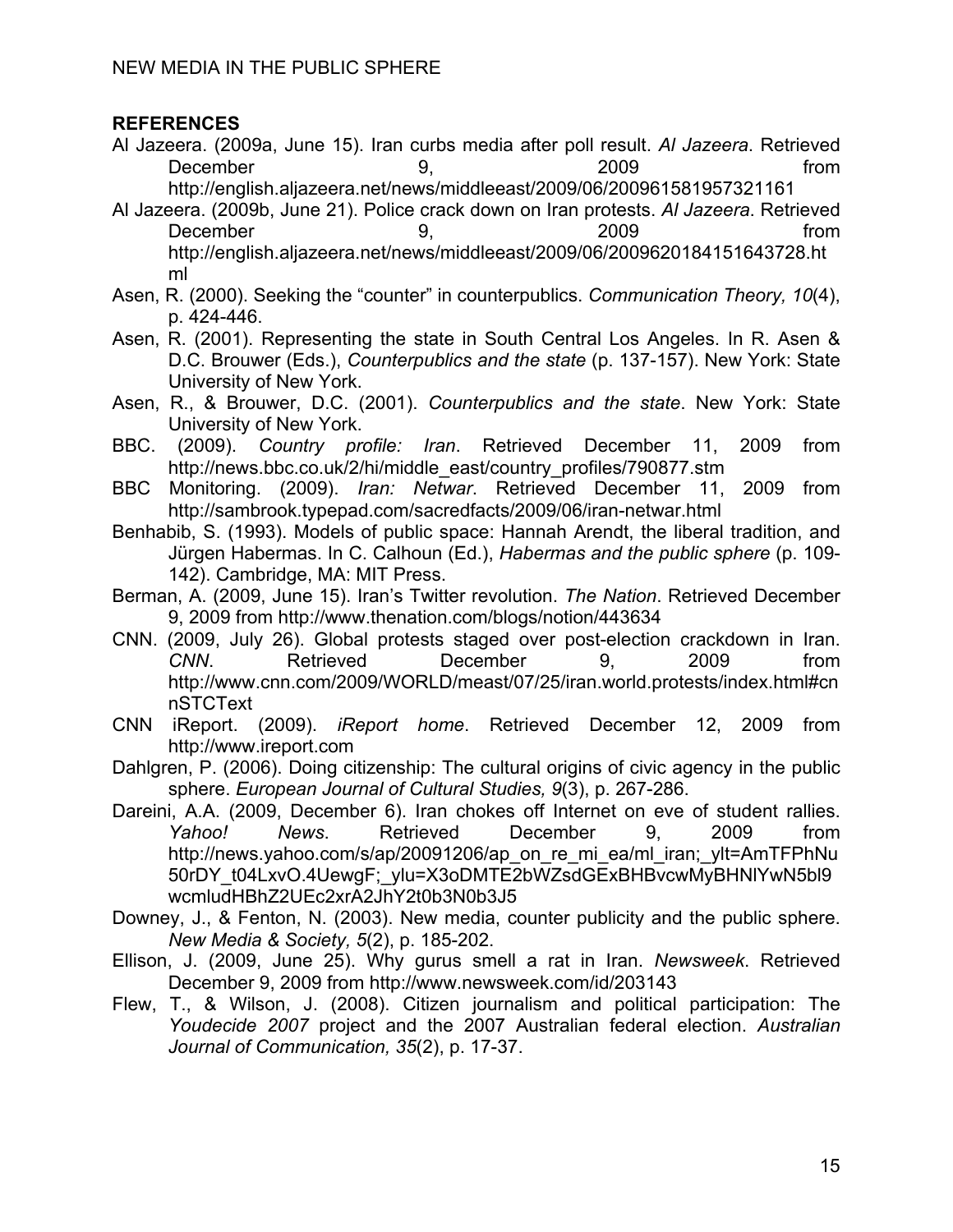- Fraser, N. (1993). Rethinking the public sphere: A contribution to the critique of actually existing democracy. In C. Calhoun (Ed.), *Habermas and the public sphere* (p. 109-142). Cambridge, MA: MIT Press.
- Fraser, N. (2007). Transnationalizing the public sphere. *Theory, Culture & Society, 24*(4), p. 7-30.
- Gordon, J. (2007). The mobile phone and the public sphere: Mobile phone usage in three critical situations. *Convergence, 13*(3), p. 307-319.
- Habermas, J. (1991). *The structural transformation of the public sphere: An inquiry into a category of bourgeois society* (T. Burger & F. Lawrence, Trans.). Cambridge, MA: MIT. (Original work published 1962).
- Hamdy, N. (2009). Arab citizen journalism in action: Challenging mainstream media, authorities and media laws. *Westminster Papers in Communication and Culture, 6*(1), p. 92-112.
- Hartley, J., & Green, J. (2006). The public sphere on the beach. *European Journal of Cultural Studies, 9*(3), p. 341-362.
- Jacobi, E. (2009, November 3). *Mobiles hidden in monks' robes*. Retrieved November 17, 2009 from http://mobileactive.org/mobiles-hidden-monks-robes
- Landes, J.B. (1995). The public and the private sphere: A feminist reconsideration. In J. Meehan (Ed.), *Feminists read Habermas: Gendering the subject of discourse* (p. 91-116). New York: Routledge.
- Mackey, R. (2009, June 15). June 15: Updates on Iran's disputed election. *The New York Times*. Retrieved December 12, 2009 from http://thelede.blogs.nytimes.com/2009/06/15/mondays-updates-on-iransdisputed-election/
- McDorman, T. (2001). Crafting a virtual counterpublic: Right-to-die advocates on the Internet. In R. Asen & D.C. Brouwer (Eds.), *Counterpublics and the state* (p. 187- 209). New York: State University of New York.
- Meedan. (2009). *'Old media' citizen produced broadsheet circulated in Tehran*. Retrieved December 11, 2009 from http://beta.meedan.net/index.php?page=events&post\_id=277679#post-277691
- Menduni, E. (2005). Petty offers of the political fleet: The impact of personal mobile technologies on communicative practices of Italian politicians and the transformations of the public sphere. *Convergence, 11*(2), p. 88-101.
- Mishra, G. (2009). *The 4Cs of social media framework*. Retrieved December 9, 2009 from http://www.gauravonomics.com/blog/the-4cs-social-media-framework/
- Negt, O., & Kluge, A. (1993). *Public sphere and experience: Toward an analysis of the bourgeois and proletarian public sphere* (P. Labanyi, J.O. Daniel, & A. Oksiloff). Minneapolis, MN: University of Minnesota.
- Netsquared. (2009). *Digital Democracy's Handheld Human Rights*. Retrieved November 17, 2009 from http://www.netsquared.org/projects/handheld-human-rights
- Parr, B. (2009, June 20). Iran election crisis: 10 incredible YouTube videos. Retrieved December 11, 2009 from http://mashable.com/2009/06/20/iran-youtube/
- Phillips, K. (1996). The spaces of public dissension: Reconsidering the public sphere. *Communication Monographs*, *63*, p. 231-247.
- RFE/RL. (2009, December 8). Fresh opposition protests, clashes persist in Iran. *Radio Free Europe/Radio Liberty*. Retrieved December 9, 2009 from